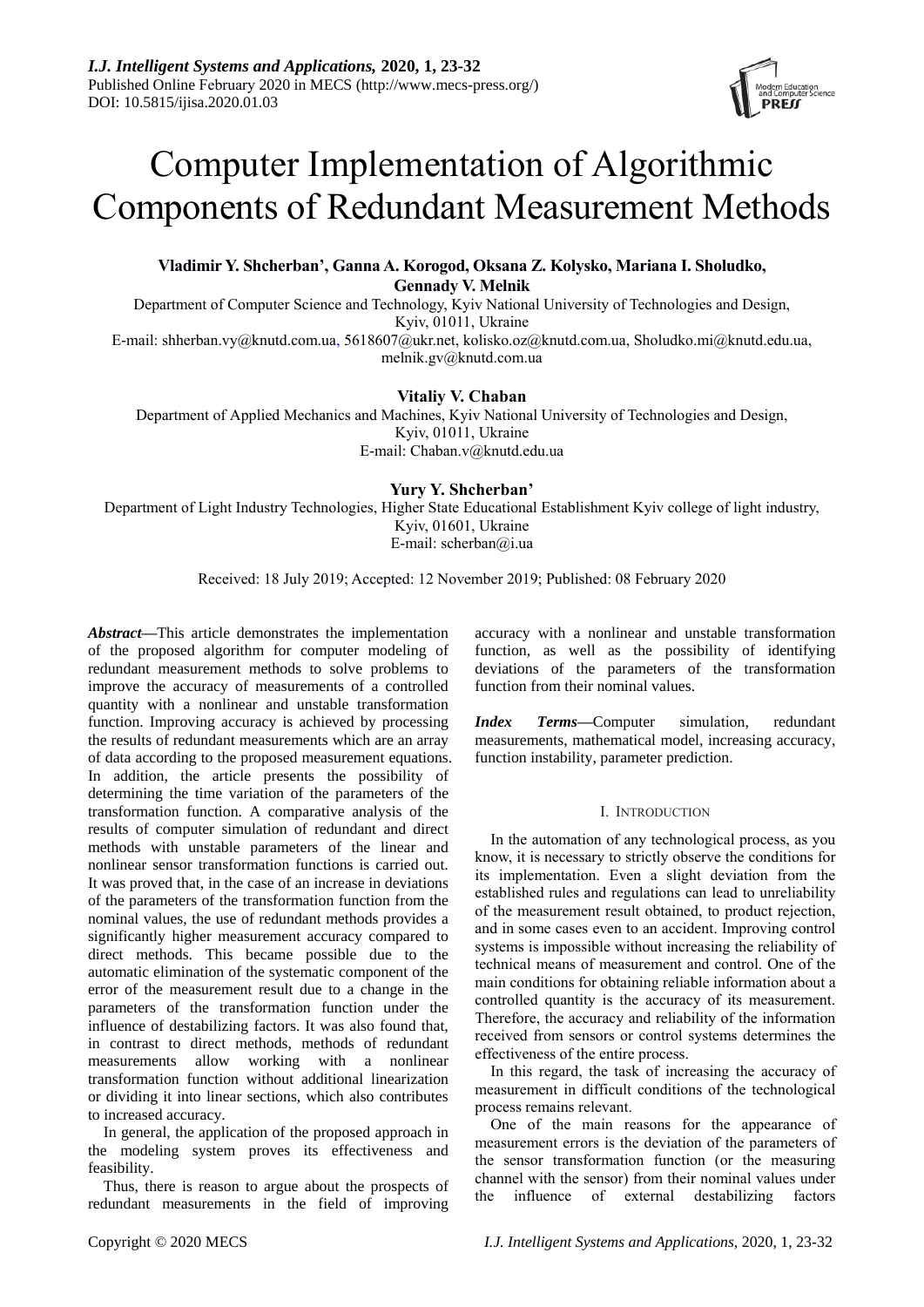(temperature, pressure, ionizing radiation, etc.). Therefore, in real conditions, the values of the parameters of the transformation function (TF) differ from their nominal values, which leads to a decrease in the measurement accuracy. To do this, periodically calibrate the sensors, which requires material (especially with a large number of production sensors), time costs, or leads to a delay in the process. According to [1], about 12% of the measuring instruments arriving for calibration have an unacceptable error. Many scientific works were directed to overcome these problems [2–6].

In addition, the nonlinearity of the transformation function affects the measurement accuracy. So, with the non-linear function of the sensor conversion, it is necessary to linearize it, which leads to the appearance of an additional error from linearization. The issues of combating non-linearity were considered, for example, in the article [7], which proposed a high-precision calibration method based on linearity adjustment. Existing methods and approaches do not provide a comprehensive solution to the measurement problem. If linear methods ignore the nonlinearity problem, then nonlinear methods can cause the problem of re-equipment during the calibration process, which can also serve as a decrease in accuracy. Thus, studies aimed at improving the accuracy of measurements with unstable parameters of the transformation function with the possibility of analyzing the parameters of the transformation function should be considered relevant. Therefore, a new approach was chosen - the use of redundancy to obtain accurate information with the ability to determine the nature and rate of change in time of the characteristics of the transformation function. When applying the method of redundant measurements, an increase in accuracy is achieved due to the automatic elimination of the systematic component of the error in the measurement result due to changes in the parameters of the transformation function under the influence of destabilizing factors. In addition, MRM provide the opportunity to obtain the values of the parameters of the transformation function, which allows you to determine their deviation from the permissible values and, thus, to predict the adequacy of the use of this transformation function.

The aim of the work is: 1) to increase the accuracy of measuring physical quantities based on redundant measurements by increasing the resistance to changes in the parameters of the sensor transformation function; 2) providing the ability to determine the parameters of the transformation function.

To achieve this goal it is necessary: 1) to submit an algorithm for the operation of redundant measurements; 2) to develop a mathematical model of redundant measurements, with the help of which it is possible to obtain equations of redundant measurements of both the desired value and the parameters of the sensor transformation function; 3) show the advantages of the methods of redundant measurements in the field of increasing the accuracy of measurements with unstable parameters of the sensor transformation function.

A review of the works related to improving the

measurement accuracy and the possibility of determining the parameters of the transformation function will be discussed in Section 2. The proposed algorithmic component of the method of redundant measurements is explained in Section 3. The development of mathematical models of redundant measurements with linear and polynomial transformation functions is described in Section 4. Computer modeling and their study is given in section 5. Conclusions on the results of the simulation and research are given in times case 6.

## II. LITERATURE REVIEW

Improving the accuracy of the measurement result is one of the important tasks for mathematical and algorithmic methods of data processing.

Many scientific works are directed to solving problems of increasing the accuracy of measurements. For example, works [2–4] are aimed at reducing the influence of environmental factors on the measurement result. In [5], an increase in the measurement accuracy was achieved by introducing a calibration coefficient, and in [6], by applying statistical processing of multiple measurements. In [8], an approach is proposed to increase accuracy by combining the method of infinite integrals with the Boltzmann method due to their characteristics with opposite errors. However, the indicated works did not take into account the influence of noise and distortion that arise in interface circuits under the influence of changes in the external environment. As a result, the performance of any measuring system is greatly degraded. Ways to reduce the effect of noise on the signal throughout the system were considered in [9]. In this paper, by using corrective methods and filters, an increase in the measurement accuracy was achieved. However, the issue of improving the accuracy of measurements with non-linear characteristics of the sensors remained unresolved. So, in [10], the problem of compensating for the nonlinearity of a transformation function using a radial basis artificial neural network was considered, since neural networks are nonlinear in nature and have good approximating properties. It is also proposed to use the method of multi-segment approximation of the transformation characteristics of a microprocessor sensor to reduce the measurement error in nonlinear TF of transitions [11, 12]. In these works, the TF is replaced by a system of local surfaces so that they repeat its spatial configuration. However, in these studies, it is proposed to use an approximating local surface, which also introduces additional errors from the approximation of the TF. In addition, the indicated works did not show the possibility of obtaining the independence of the measurement result from the instability of the parameters of the TF under the influence of external destabilizing factors, as well as the possibility of determining the parameters of the TF.

Therefore, to comprehensively solve the problem of increasing the measurement accuracy with a nonlinear and unstable transformation function, it was proposed to use the method of redundant measurements [13–16]. A distinctive feature of the use of MRM is to obtain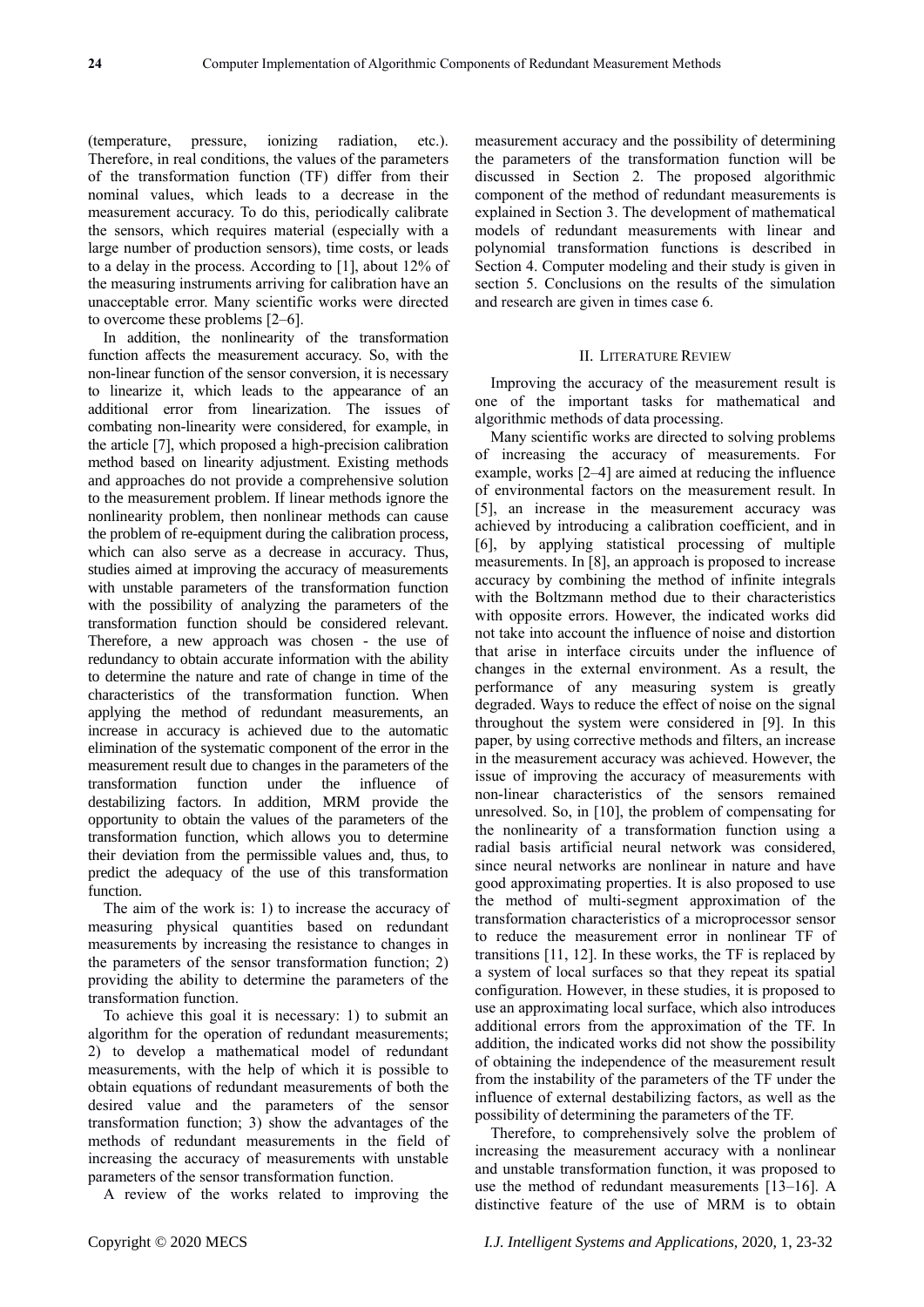redundancy and process the obtained measurement results according to the equations of redundant measurements.

### III. ALGORITHM FOR REDUNDANT MEASUREMENTS

The application of the method of redundant measurements (MRM) occurs in a mode that does not interrupt the measurement process, based on structural, temporal or functional redundancy. In the general case, for their implementation, MRM require additional measurement steps, in which, in addition to the measured value, several, normalized by value, quantities of the same physical nature are measured. As a result of such measurement clocks, a system of equations of quantities is obtained, each of which describes the state of the measuring channel (or sensor) at discrete time instants. The subsequent solution of this system makes it possible to derive the equation of redundant measurements of the desired physical quantity (DPQ) and parameters of the transformation function (TF). As will be proved below, the equation of redundant measurements of a controlled quantity is obtained invariant to the spread of the parameters of the transformation function. In turn, the equation of redundant measurements of the parameters of the transformation function allows you to find the values of these parameters, which are compared with their nominal values. Based on the results of this analysis, we can conclude that they are deviated.

The algorithm of the MRM will look like this, presented in in Fig. 1.



Fig.1. Algorithm of MRM

Consider the main stages of the MRM algorithm.

1. The type of the TF and the number n of unknown parameters of the TF are determined.

2. A system is made up of such a number of equations in order to derive n or more number of measurement

equations. The number of equations depends on the number of possible ways to form redundancy and on the complexity of the type of TF.

3. The equation for measuring the desired physical quantity (DPQ) is derived.

4. Displays the measurement equation for each of the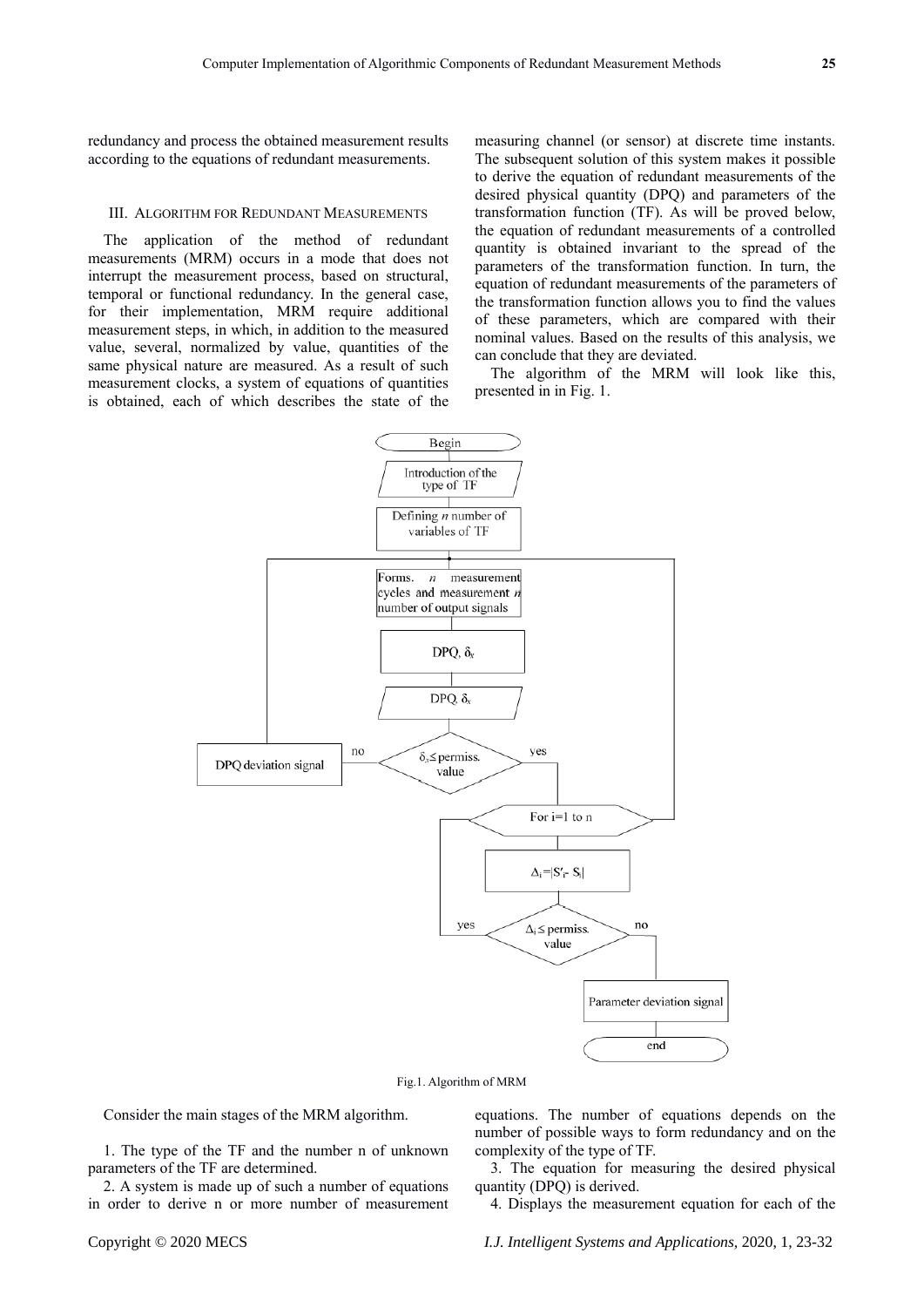parameters of the TF.

5. Compare the obtained values of the DPQ with the specified.

6. Compares the obtained values of the parameters of the TF with their values.

7. According to the results obtained in Clause 5 and Clause 6, decisions are made to adjust the technological process or to replace the sensor.

Based on the proposed algorithm, we will develop mathematical models that underlie the method of redundant measurements.

## IV. DEVELOPMENT OF MATHEMATICAL MODELS OF REDUNDANT MEASUREMENTS WITH LINEAR AND POLYNOMIAL TRANSFORMATION FUNCTIONS

The proposed MRM is based on the mathematical features of the transformation of the measured value. Based on the proposed algorithm, we will develop a mathematical model of the MRM. For the study, we take the linear and nonlinear (polynomial) TF.

## *A. Study of linear TF*

As is known, the mathematical model determines the measurement result and is represented as a functional dependence of one parameter on another. Let us consider such a functional dependence on the example of a linear TF:

$$
y'_l = S'_l x_i + \Delta y' \tag{1}
$$

where  $y'_i$  – is the signal at the sensor output;

 $x_i$  – is the desired physical quantity (DPQ);

 $S_l$  – is the sensitivity (slope) of the transformation of the linear component of the transformation function;

 $\Delta y'$  – is the shift of the transformation function with the additive component of the error.

In equation (1), all quantities  $(y'_i, S'_i \Delta y')$  are indicated with strokes, which indicates their real (not ideal) values, that is, values with an error.

Following item 1 of the algorithm, we determine the number of unknown parameters of TF. For equation (1) there are 3 unknowns  $(y'_i, S'_i, \Delta y')$ , therefore, we can compose a system of 3 equations of redundant measurements. Thus, it is necessary to form two more equations. To do this, use the normalized (or normalized) value of the physical quantity  $x_1$ . The formation of a normalized value occurs using a calibrated source. As a result, the system of equations will look like:

$$
\begin{cases}\ny'_{l1} = \Delta y'; \\
y'_{l2} = S_l' x_1 + \Delta y'; \\
y'_{l3} = S_l' x_i + \Delta y'.\n\end{cases}
$$
\n(2)

As a result of solving the system of redundant equations (2), an equation is obtained DPQ

$$
x_i = x_1 \frac{(y'_{13} - y'_{11})}{(y'_{12} - y'_{11})}
$$
 (3)

and parameter equations TF:

$$
S'_l = \frac{(y'_{l2} - y'_{l1})}{x_1} \tag{4}
$$

$$
\Delta y' = y'_{l1} \tag{5}
$$

To verify the correctness of the derived equations (3-4), it suffices to substitute instead of the quantities  $y'_1$ ,  $y'_2$ and  $y'_p$  their expressions from the system (2).

As can be seen from equation (3), the obtained result  $x_i$ does not depend on the parameters TF  $(S_l \Delta y')$ . Thus, by measuring only the signals at the output of the sensor and processing them according to the proposed equation (3), it is possible to achieve independence from changes in the parameters of the TF.

## *B. Study of polynomial TF*

Following the proposed algorithm, we will compose a mathematical model for the TF that has the form of a 3rd degree polynomial:

$$
y'_{n} = S'_{n2}x^{3}_{i} + S'_{n1}x^{2}_{i} + S'_{l}x_{i} + \Delta y'
$$
 (6)

where  $S'_{n2}$ ,  $S'_{n1}$  – is the nonlinear component of the transformation function.

Since equation (6) has a complex structure, as well as 5 unknowns, we will form redundancy with the help of values normalized by the value  $x_0$  and  $\Delta x$ . It should be noted that it is enough to have one calibrated source, with the possibility of forming several values normalized by value. As a result, we obtain a system of equations of the form:

$$
\begin{cases}\ny'_{n1} = S'_{n2}(x_1)^3 + S'_{n1}(x_1)^2 + S'_{l}(x_1) + \Delta y';\ny'_{n2} = S'_{n2}(x_2)^3 + S'_{n1}(x_2)^2 + S'_{l}(x_2) + \Delta y';\ny'_{n3} = S'_{n2}(x_3)^3 + S'_{n1}(x_3)^2 + S'_{l}(x_3) + \Delta y';\ny'_{n4} = S'_{n2}(x_4)^3 + S'_{n1}(x_4)^2 + S'_{l}(x_4) + \Delta y';\ny'_{n5} = S'_{n2}(x_5)^3 + S'_{n1}(x_5)^2 + S'_{l}(x_5) + \Delta y';\ny'_{n6} = S'_{n2}(x_6)^3 + S'_{n1}(x_6)^2 + S'_{l}(x_6) + \Delta y';\ny'_{n7} = S'_{n2}(x_7)^3 + S'_{n1}(x_7)^2 + S'_{l}(x_7) + \Delta y';\ny'_{n8} = S'_{n2}(x_8)^3 + S'_{n1}(x_8)^2 + S'_{l}(x_8) + \Delta y',\n\end{cases}
$$
(7)

where  ${x_1} = {x_0} - {\Delta x}$ ,  ${x_2} = {x_0} - 2{\Delta x}$ ,  ${x_3} = {x_0} + {\Delta x}$ ,  ${x_4} = {x_0} + 2{\Delta x}$ ,  ${x_5} = {x_i} + {x_1} =$  $= \{x_i\} + \{x_0\} - \{\Delta x\}, \qquad \{x_6\} = \{x_i\} + \{x_2\} = \{x_i\} + \{x_0\} - 2\{\Delta x\},$  ${x_7}=\{x_1\}+\{x_3\}=\{x_1\}+\{x_0\}+\{\Delta x\},\$  ${x_8}=\{x_1\}+\{x_4\}=\{x_1\}+\{x_0\}+2{\{\Delta x\}}.$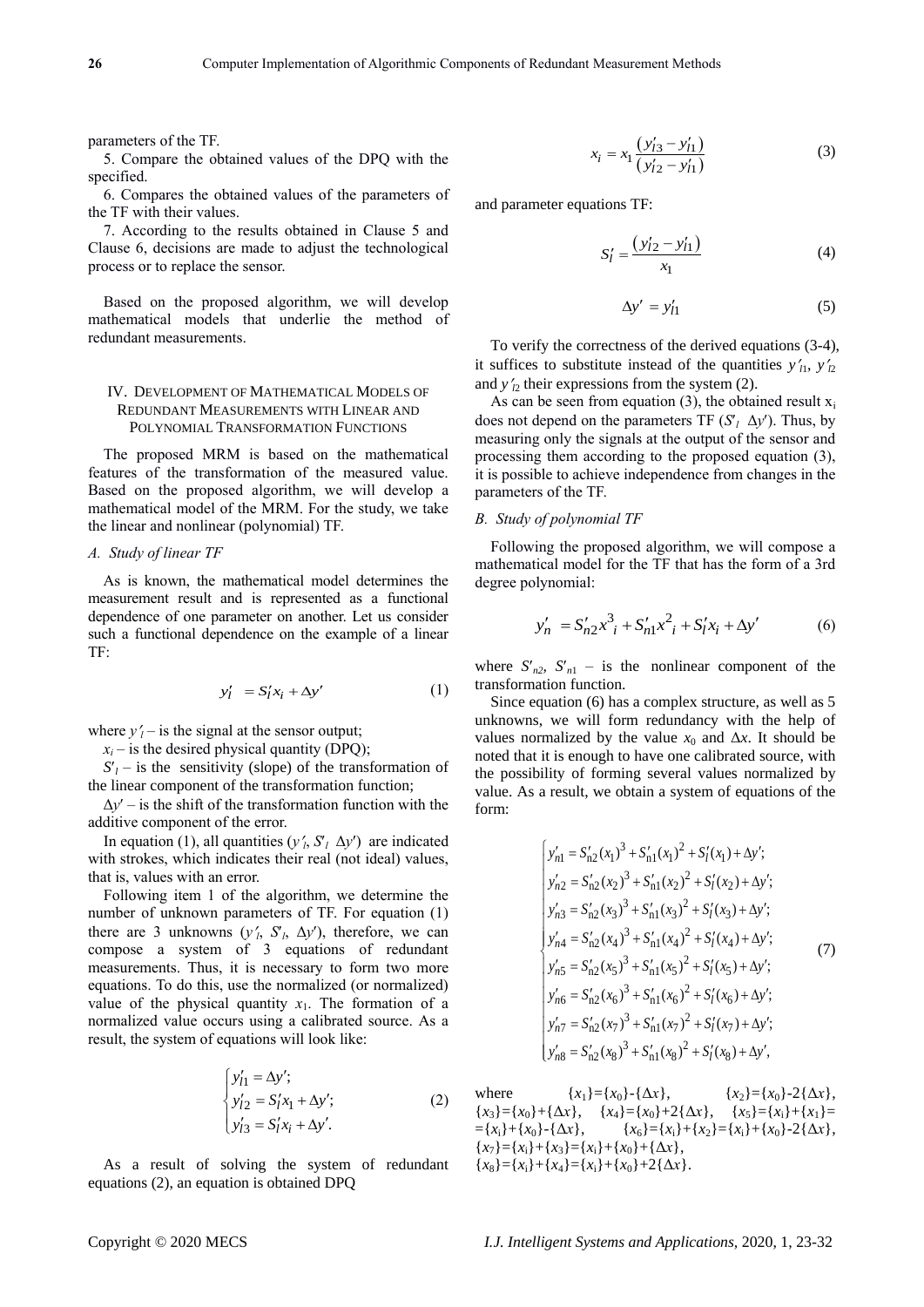(8)

As a result of solving the system of redundant equations (7), the DPQ equation (8) and the

corresponding parameters are obtained (9-12):  

$$
x_i = \frac{\Delta x((y'_{n8} - y'_{n6}) - (y'_{n4} - y'_{n2}) - 4((y'_{n8} - y'_{n4}) - (y'_{n7} - y'_{n3})))}{-3((y'_{n8} - y'_{n6}) - 2(y'_{n7} - y'_{n5}))}
$$

and

$$
S'_{n2} = \frac{((y'_{n8} - y'_{n6}) - 2(y'_{n7} - y'_{n5}))}{12 \cdot \Delta x^3}
$$
(9)

$$
S'_{n1} = \frac{2\Delta x \left[ (y'_{n4} + y'_{n2}) - (y'_{n3} + y'_{n1}) \right]}{12\Delta x^3} - \frac{3x_0 \left[ (y'_{n8} - y'_{n6}) - 2(y'_{n7} - y'_{n5}) \right]}{12\Delta x^3}
$$
(10)

$$
S'_{l} = \frac{6\Delta x^{2}(y'_{n3} - y'_{n1}) - 4\Delta x \cdot x_{0} \left[ (y'_{n4} + y'_{n2}) - (y'_{n3} + y'_{n1}) \right]}{12\Delta x^{3}} + \frac{(3x_{0}^{2} - \Delta x^{2}) \left[ (y'_{n8} - y'_{n6}) - 2(y'_{n7} - y'_{n5}) \right]}{12\Delta x^{3}},
$$
\n(11)

$$
\Delta y' = y'_{n1} - \frac{(x_0 - \Delta x)}{12\Delta x^3} \Big[ 6\Delta x^2 (y'_{n3} - y'_{n1}) -
$$
  
-2 $\Delta x (x_0 + \Delta x) \Big[ (y'_{n4} + y'_{n2}) - (y'_{n3} + y'_{n1}) \Big] +$   
+ $x_0 (x_0 + \Delta x) \Big[ (y'_{n8} - y'_{n6}) - 2(y'_{n7} - y'_{n5}) \Big] \Big].$  (12)

To check the correctness of the derived equations, it suffices to substitute the output signals  $y'_n$  for their values from the system (7) instead of the output signals.

Using the obtained equations, we will carry out computer simulation of the MRM and the method of direct measurements for linear and polynomial TF. Based on the obtained results, we will conduct a comparative analysis of these methods in the field of measurement accuracy and the possibility of self-control of the TF parameters.

#### V. COMPUTER SIMULATION OF A MATHEMATICAL MODEL

Computer simulation with linear and polynomial TF will allow to evaluate and make a comparative analysis of the errors in the determination of DPQ using MRM and direct methods.

## *А. Simulation of linear TF*

## *1) Comparative analysis of errors*

When applying MRM, it is necessary to form and carry out at least 1 measurement cycle, which consists, according to system (2), of 3 intermediate measurements

of the sensor output signal. For computer simulation, we will set the following nominal values of parameters for the compared approaches:  $S_l = 2.0$ ;  $\Delta y = 0.1$ ;  $x_1 = 1.8$ ;  $x_i = 2.2$ .

It should be noted that the physical quantity  $x_1$ normalized by value is set such that it is of the same order as the DPQ. In addition, we will set the reproduction error of the parameter  $x_1$ , which will be  $\pm 0.1\%$ . This error is due to the fact that the normalized value of  $x_1$ , as a rule, is formed using a calibrated source of high accuracy. We will also set the limits of changes for each of the parameters of the TF  $(S<sub>l</sub>, \Delta y')$ : at  $\pm 1.0$ %, and also at  $\pm 10.0$ %. At the same time, it was assumed that during the conduct of intermediate measurement cycles (1 measurement cycle) the values of the parameters of the TF and their deviations remained unchanged.

As a result, we obtain the following relative errors  $(\delta, \%)$ of the DPQ, which are listed in Table 1:

Table 1. Relative definition errors DPQ

|                  | $\delta$ . %<br>when changing<br>parameters $(S1, \Delta y')$<br>within $\pm 1.0\%$ | $\delta$ . %<br>when changing parameters<br>$(S1, \Delta y')$ within $\pm 10,0\%$ |
|------------------|-------------------------------------------------------------------------------------|-----------------------------------------------------------------------------------|
| Direct<br>method | $(1,00+1,02)$                                                                       | $(10,00\div 10,23)$                                                               |
| <b>MRM</b>       | 0,10                                                                                | 0,10                                                                              |

A comparative analysis of the results shows the advantage of the MRM over the direct method in the field of increasing the measurement accuracy by eliminating the influence of deviations of the parameters of the TF from their nominal values. It is shown that, in contrast to direct methods, an increase in the deviations of the parameters TF within  $\pm$  10% does not lead to a change in the results obtained with the use of MRM. This feature is achieved due to the processing of intermediate measurements according to the equation of redundant measurements (3). It should be noted that the value of the relative error in the determination of DPQ obtained with the use of MRM corresponds to the value of the error of reproduction normalized by the value of the physical quantity  $x_1$ . Thus, an increase in the reproduction error of up to 0.5% will lead to an increase in the relative error in the determination of DPQ also up to 0.5%. Thus, the methodological error of the MRM is due to the error in reproducing normalized values, which puts forward increased requirements for the source of physical quantities normalized by the value.

## *2) Determination of parameters of linear TF and study of their instability*

Consider the possibility of determining the parameters of TF. For this, we use the equations of the TF parameters (4) and (5). This approach is used if external conditions are unstable or when it is necessary to check the value of parameters for deviation from their nominal values. In this case, it is necessary to carry out several cycles of measurements, since there may be a change in the parameters of the TF within different limits. Consider the following cases:

1. Changes in the parameters  $S_l$  and  $\Delta y$  occur within  $\pm$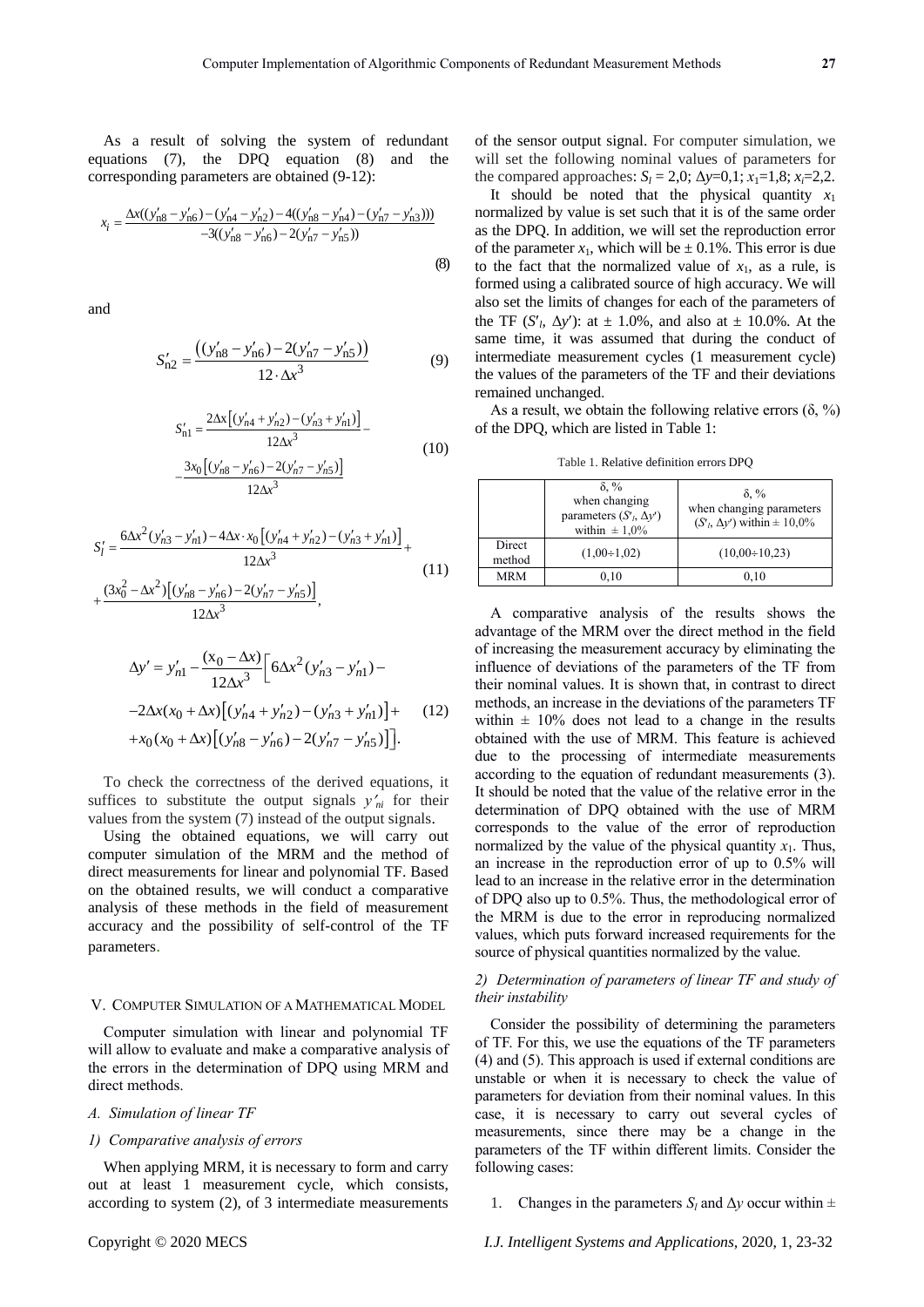1,0%.

- 2. Changes in the parameters  $S_l$  and  $\Delta y$  occur within  $\pm 10,0\%$ .
- 3. The change in the parameter  $S_l$  occurs within  $\pm$ 1.0%, the parameter  $\Delta y$  within  $\pm$  10,0%.
- 4. The change in the parameter  $S_l$  occurs within  $\pm$ 10.0%, the parameter  $\Delta y$  within  $\pm$  1,0%.

To determine the parameters for an unstable TF, it is necessary to make calculations using equations (4) and (5) in each measurement cycle, average them and, determining the difference between the calculated value and the nominal value, compare with the allowed norms of each of the parameters.

In the calculations, it was assumed that during the conduct of the intermediate measures of measurement, the values of the parameters of the TF and their deviations remained unchanged. So, with previously specified data, we get the following values of the change parameter *S<sup>l</sup>* :

- 1. When the parameters  $S_l$  and  $\Delta y$  change within  $\pm$ 1.0%, the deviation of the parameter  $S<sub>l</sub>$ , is equal to 0.00002 measured units (or 0.001% of the nominal value).
- 2. When the parameters  $S_l$  and  $\Delta y$  change within  $\pm$ 10.0%, the deviation of the parameter  $S<sub>l</sub>$ , is equal to 0.0002 measured units (or 0,01% of the nominal value).
- 3. When the parameter  $S_l$  varies within  $\pm 1.0\%$ , and  $\Delta y$ within  $\pm$  10.0%, the deviation of the parameter  $S<sub>l</sub>$ , is obtained, equal to 0.05 measured units (or 2.5% of its nominal value), the relative error of the direct method will be  $(0.77 \div 1.23)$ %, and the error of the  $MRM - 0.10%$ .
- 4. When the parameter  $S_l$  varies within  $\pm$  10.0%, and  $\Delta y$  within  $\pm 1.0\%$ , the deviation of the parameter *Sl* , is obtained, equal to 0.12 measured units (or 6% of its nominal value), the relative error of the direct method will be  $(9.98 \div 10.02)$ %, and the error of the  $MRM - 0.10%$ .

Since equation (5) for the parameter  $\Delta y'$  has a rather simple form, in this case, it is sufficient to simply average the obtained results of intermediate measurements. As a result, the deviation of the parameter  $\Delta y'$  with the given data can be as high as 3% of its nominal value.

From the data obtained, it can be seen that any symmetric deviations of the parameters (case 1 and 2) affect only the measurement result by the direct method, and MRM, in this case, allow you to work with high accuracy (0.10%). However, it is necessary to verify the obtained parameter values with acceptable standards. If the parameter values are outside the permissible limits, then we can conclude that the sensor is replaced.

With asymmetric deviations of the parameters of the linear TF transition (case 3 and 4), we can conclude that the TF shift (it becomes inadequate) and the subsequent replacement of the sensor.

## *В. Simulation of polynomial TF*

## *1) Comparative analysis of errors*

In the classical approach to measurements with a nonlinear TF, it is usually necessary to express the complex dependence of the output signal on the input with a simple linear formula. To do this, the input range is divided into linear sections, which leads to the appearance of additional errors from nonlinearity, or work on the selected linear section, which leads to a narrowing of the input range. In contrast to the classical method, presented by the MRM allows to eliminate these shortcomings due to the redundant measurement equation (8). In this equation, by eliminating the influence on the measurement result of parameters of nonlinear TF, it is possible to work on the entire input signal range with high accuracy without dividing the range into linear sections.

To carry out computer simulations, the same initial data were chosen as in the case of linear TF, but with the following dipole parameters:  $S_l = 1.5$ ;  $S_{n2} = 2$ ;  $S_{n1} = 3$ ; Δ*y*=0.1. When using the direct method for a polynomial TF, the input value sub-range was taken  $x_i = (1.98 \div 2.42)$ , the error from which linearization is 1%. Thus, such a linearization leads to a narrowing of the measurement range or its splitting into linear sections, which increases the estimated time. For a comparative analysis of the direct method and the MRM, two cases were also considered: when the parameters of the TF were changed within  $\pm$ 1.0% and within  $\pm$  10.0%. At the same time, it was assumed that during the conduct of intermediate measurement cycles (1 measurement cycle) the values of the parameters of the tf and their deviations remained unchanged. As a result, we obtain the following values of the relative errors  $(δ, %)$  of the DPQ, which are listed in Table 2:

Table 2. Relative definition errors DPQ

|                  | $\delta$ . %<br>when changing parameters<br>$(S'_1, \Delta y')$ within $\pm 1.0\%$ | $\delta$ , %<br>when changing<br>parameters $(Sl, \Delta y')$<br>within $\pm 10.0\%$ |
|------------------|------------------------------------------------------------------------------------|--------------------------------------------------------------------------------------|
| Direct<br>method | 1,02                                                                               | $(1,02\div 10,23)$                                                                   |
| <b>MRM</b>       | 0.10                                                                               | 0.10                                                                                 |

As with linear TF, redundant methods have shown good results in reducing the error caused by the instability and non-linearity of the TF of the sensor. It is shown that the use of MRM allows one to increase the measurement accuracy by an order of magnitude compared to direct methods. Therefore, if the change in all parameters occurs within 10.0%, then the use of direct methods will increase the measurement error. The use of MRM, in this case, will allow obtaining a result without compromising accuracy.

In addition, MRM do not require work on a linear section or the division into sub-range of the input signal. This is achieved by processing the signals according to the equation of redundant measurements (8), in which the output receives a signal such as at the input. The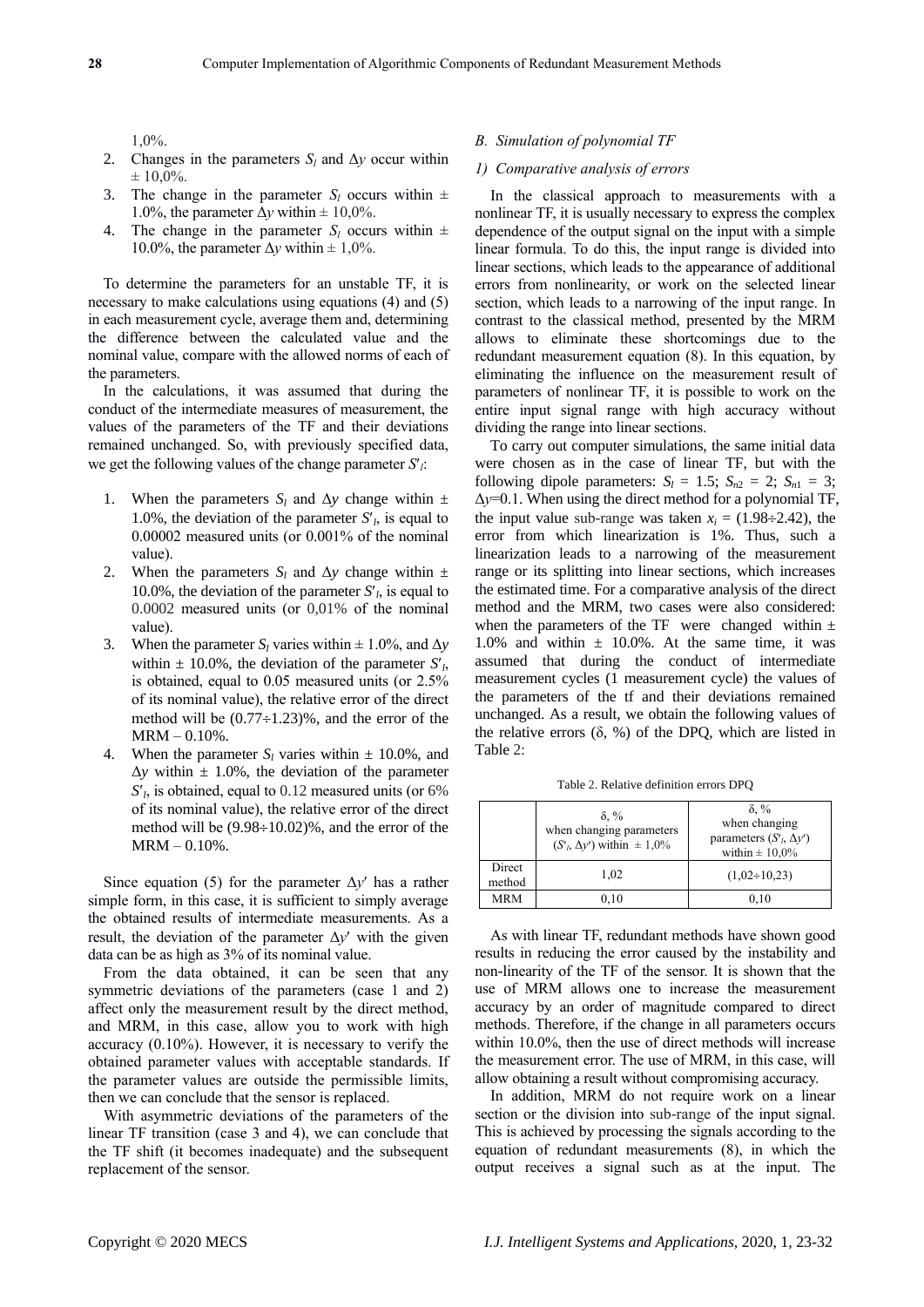methodological error of the MRM, as in the case of the linear TF, is determined by the error in reproducing the values normalized by the value of  $x_1 x_2, x_3, x_4$ .

## *2) Determination of parameters of polynomial TF and study of their instability*

Consider the possibility of determining the parameters of the TF according to the redundant equations of the parameters of the TF  $(9)$  -  $(12)$ . Consider the following cases:

- 1. Changes in the parameters  $S_{n2}$ ,  $S_{n1}$ ,  $S_l$  and  $\Delta y$  occur within  $\pm 1.0\%$ .
- 2. Changes in the parameters  $S_{n2}$ ,  $S_{n1}$ ,  $S_l$  and  $\Delta y$  occur within  $\pm$  10.0%.
- 3. Change in the parameter  $S_{n2}$  occurs within  $\pm$ 10.0%, the parameters  $S_{n,l}$ ,  $S_l$  and  $\Delta y$  within  $\pm$ 1.0%.
- 4. Changes in the parameters  $S_{n2}$  and  $S_{n1}$  occurs within  $\pm$  10.0%, and the parameters  $S_l$  and  $\Delta y$ within  $\pm$  1.0%.
- 5. Changes in the parameters  $S_{n2}$ ,  $S_{n1}$  and  $S_l$  occurs within  $\pm$  10.0%, and the parameter  $\Delta y$  within  $\pm$ 1.0%.
- 6. Changes in the parameters  $S_{n,l}$ ,  $S_l$  and  $\Delta y$  occurs within  $\pm$  10.0%, and the parameter S<sub>n2</sub> within  $\pm$ 1.0%.

In this case, as in the case of a linear TF, it is also necessary to carry out several measurement cycles, in each of which it is necessary to make calculations using equations (9) - (12), average the obtained values and determine the deviation of each parameter from the data obtained.

In the calculations, it was also assumed that during the measurement cycles, the values of the parameters of the TF and their deviations remained unchanged. As a result, the following values were obtained:

- 1. When changing the parameters  $S_{n2}$ ,  $S_{n1}$ ,  $S_l$  and  $\Delta y$ within  $\pm$  1.0%, the following deviations of the parameters are obtained:
- the deviation of the parameter  $S'_{n2}$  was 0.0003 measurable units (or 0.01% of the nominal value);
- the deviation of the parameter  $S<sub>nl</sub>$  was 0.0001 measurable units (or 0.005% of the nominal value);
- the deviation of the parameter  $S<sub>l</sub>$  was 0.00002 measurable units (or 0.001% of the nominal value);
- the deviation of the parameter  $\Delta y'$  amounted to small order values.
- 2. When changing the parameters  $S_{n2}$ ,  $S_{n1}$ ,  $S_l$  and  $\Delta y$ within  $\pm$  10.0%, the following deviations of the parameters are obtained:
- the deviation of the parameter  $S'_{n2}$  was 0.003 measurable units (or 0.1% of the nominal value);
- the deviation of the parameter  $S'_{nl}$  was 0.001 (or 0.05% of the nominal value);
- the deviation of the parameter  $S_l$  was 0,0002 (или 0,01% of the nominal value);
- the deviation of the parameter  $\Delta y'$  amounted to small order values.
- 3. When changing the parameter  $S_{n2}$  within  $\pm$  10.0%, the parameters  $S_{n,l}$ ,  $S_l$  and  $\Delta y$  within  $\pm$  1.0%, the following deviations of the parameters are obtained:
- the deviation of the parameter  $S'_{n2}$  was 0.01 (or 0.33% of the nominal value);
- the deviation of the parameter  $S'_{n1}$  was 0.004 (or 0.2% of the nominal value);
- the deviation of the parameter  $S_l$  was 0.001 (or 0.07% of the nominal value);
- the deviation of the parameter  $\Delta y'$  amounted to small order values.
- When changing the parameters  $S_{n2}$  and  $S_{n1}$  within  $\pm$ 10.0%, the parameters  $S_l$  and  $\Delta y$  within  $\pm$  1.0%, the following deviations of the parameters are obtained:
- the deviation of the parameter  $S'_{n2}$  was 0.01 (or 0.33% of the nominal value);
- the deviation of the parameter  $S'_{n1}$  was 0.004 (or 0,2% of the nominal value);
- the deviation of the parameter  $S_l$  was 0.02 (or 1.33% of the nominal value);
- the deviation of the parameter  $\Delta y'$  was 0.001 (or 1.0% of the nominal value).
- 5. When changing the parameters  $S_{n2}$ ,  $S_{n1}$  and  $S_l$ within  $\pm$  10.0%, the parameter  $\Delta y$  within  $\pm$  1.0%, the following deviations of the parameters are obtained:
- the deviation of the parameter  $S'_{n2}$  was 0.01 (or 0.33% of the nominal value);
- the deviation of the parameter  $S'_{n1}$  was 0.004 (or 0.2% of the nominal value);
- the deviation of the parameter  $S_l$  was 0.001 (or 0.07% of the nominal value);
- the deviation of the parameter  $\Delta y'$  was 0.001 (or 1.0% of the nominal value).
- 6. When changing the parameters  $S_{nl}$ ,  $S_l$  and  $\Delta y$ within  $\pm 10.0\%$ , the parameter  $S_{n2}$  within  $\pm 1.0\%$ , the following deviations of the parameters are obtained:
- the deviation of the parameter  $S'_{n2}$  was 0.01 (or 0.33% of the nominal value);
- the deviation of the parameter  $S'_n$  was 0.004 (or 0.2% of the nominal value);
- the deviation of the parameter  $S_l$  was 0.001 (or 0.07% of the nominal value);
- the deviation of the parameter  $\Delta y'$  was 0.005 (or 5.0% of the nominal value).

Thus, a computer simulation of the equations of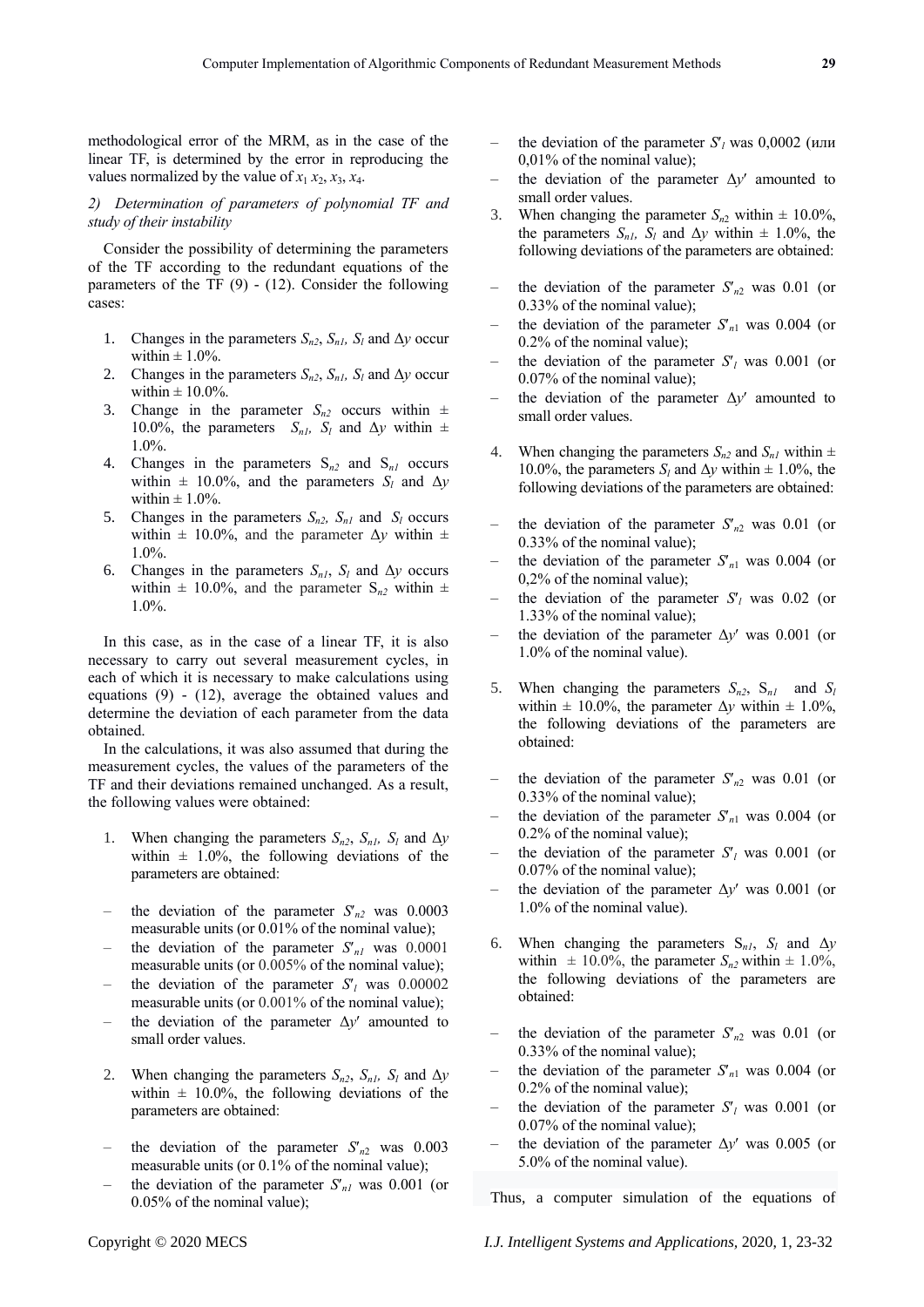redundant measurements showed that the most significant and, at the same time, the most sensitive parameter for polynomial TF is the parameter  $S'_{n2}$ . However, to determine the rate and nature of the change in the TF, it is not enough to determine only the parameter  $S<sub>n2</sub>$ . Since, as can be seen from cases 1 and 2, the symmetric deviation of the parameter  $S'_{n2}$  with other parameters does not lead to a change in the measurement error. In cases 3-6, when an asymmetric deviation of the parameters occurs, the TF shift occurs (the mathematical model becomes inadequate) and the question arises of replacing the sensor.

Therefore, we can conclude that for a polynomial function, to determine the nature of the change in time of its normalized characteristics, it is necessary to control not only the parameter  $S'_{n2}$ , but also all other parameters. If the parameter values are outside the permissible limits, then we can conclude that the sensor is replaced.

## VI. CONCLUSION

As a result of the research conducted, it was proved that the methods of redundant measurements are promising in the area of improving measurement accuracy with a nonlinear and unstable sensor transformation function with the ability to determine the values of the parameters of the function itself.

The components of the algorithm of the method of redundant measurements were presented, based on which a mathematical model of the method of redundant measurements was presented with a linear and polynomial transform function of the sensor. The ways of forming redundancy are shown due to the additional introduction of several normalized values using a calibrated source. This made it possible to form a system of equations, the solution of which allowed us to derive the equation of redundant measurements of both the desired physical quantity and the parameters of the transformation function. It is shown that the increase in accuracy is achieved by processing intermediate results by the redundant measurement equation, which excludes the influence of the absolute values of the parameters of the sensor's transformation function and their deviations from nominal values (provided that these parameters remain constant during the measurement cycles). The possibility of determining the values of the parameters of the transformation function by the corresponding equations is shown. Thanks to this self-checking of parameters, it is possible to reduce the material and time costs for calibrating the sensors and carry out its replacement in time.

It was also shown that, in contrast to direct methods, the use of redundant measurement methods for a nonlinear transformation function does not require its direct linearization or operation in a linear segment. This is achieved by processing the results of intermediate measurements according to the equation of redundant measurements, in which the output is the result such as the input.

As a result of a comparative analysis of the errors of the direct method and the method of redundant measurements, it was found that the presented methods provide higher measurement accuracy.

In general, methods of redundant measurements contribute to improving the accuracy of measurement with linear and nonlinear transformation functions throughout its range with the ability to determine the parameters of the transformation function.

#### **REFERENCES**

- [1] R.I. Genkina, Yu.E. Lukashov, Kh.O. Malikova, V.A. Skovorodnikov and I.V. Osoka, "We speak VNIIMS, we mean - legal metrology !", *Legal and Applied Metrology*, 2010, No. 5, pp. 8-15.
- [2] V. Yu. Shcherban', G. V. Melnyk, M. I. Sholudko and V. Yu. Kalashnyk, "Warp yarn tension during fabric formation", *Fibres and Textiles*, 2018, Issue 2, pp. 97–104.
- [3] V. Chaban "Influence of plastic deformation warp thread on basic physical and mechanical data warp-knitting fabrics", *Fibres and Textiles*, 2013, Issue 1, pp. 9–13.
- [4] V. Yu. Shcherban', G. V. Melnyk, M. I. Sholudko, O. Z. Kolysko and V. Yu. Kalashnyk, "Yarn tension while knitting textile fabric", *Fibres and Textiles*, 2018, Issue 3, pp. 74–83.
- [5] M. Sengupta, "Accuracy of Photodiode Pyranometers for Photovoltaic Applications", *Fourth Conference on Weather, Climate, and the New Energy Economy*, 2013. [https://ams.confex.com/ams/93Annual/webprogram/Paper](https://ams.confex.com/ams/93Annual/webprogram/Paper222639.html) [222639.html.](https://ams.confex.com/ams/93Annual/webprogram/Paper222639.html)
- [6] I. O. Bragynets, O. G. Kononenko and Yu. О. Masjurenko, "Investigation high sensitive photo detector device based on the avalanche photodiode for optoelectronic measuring systems", *Tekhnichna elektrodynamika*, 2016, 6, pp. 69–75. [http://nbuv.gov.ua/UJRN/TED\\_2016\\_6\\_13.](http://nbuv.gov.ua/UJRN/TED_2016_6_13)
- [7] [Wei Liu,](https://www.ncbi.nlm.nih.gov/pubmed/?term=Liu%20W%5BAuthor%5D&cauthor=true&cauthor_uid=30154354) [Bing Liang,](https://www.ncbi.nlm.nih.gov/pubmed/?term=Liang%20B%5BAuthor%5D&cauthor=true&cauthor_uid=30154354) [Zhenyuan Jia,](https://www.ncbi.nlm.nih.gov/pubmed/?term=Jia%20Z%5BAuthor%5D&cauthor=true&cauthor_uid=30154354) [Di Feng,](https://www.ncbi.nlm.nih.gov/pubmed/?term=Feng%20D%5BAuthor%5D&cauthor=true&cauthor_uid=30154354) [Xintong](https://www.ncbi.nlm.nih.gov/pubmed/?term=Jiang%20X%5BAuthor%5D&cauthor=true&cauthor_uid=30154354)  [Jiang,](https://www.ncbi.nlm.nih.gov/pubmed/?term=Jiang%20X%5BAuthor%5D&cauthor=true&cauthor_uid=30154354) [Xiao Li](https://www.ncbi.nlm.nih.gov/pubmed/?term=Li%20X%5BAuthor%5D&cauthor=true&cauthor_uid=30154354) and [Mengde Zhou,](https://www.ncbi.nlm.nih.gov/pubmed/?term=Zhou%20M%5BAuthor%5D&cauthor=true&cauthor_uid=30154354) "High-Accuracy Calibration Based on Linearity Adjustment for Eddy Current Displacement Senso", *[Sensors \(Basel\),](https://www.ncbi.nlm.nih.gov/pmc/articles/PMC6163380/)* 2018 Sep; 18(9): 2842. doi: [10.3390/s18092842](https://dx.doi.org/10.3390%2Fs18092842)
- [8] Jiabin Wu, Yunshan Chen, Shijie Gao, Yimang Li and Zhiyong Wu, "Improved measurement accuracy of spot position on an InGaAs quadrant detector", *Applied Optics*, Vol. 54, [Issue 27,](https://www.osapublishing.org/ao/issue.cfm?volume=54&issue=27) pp. 8049-8054 (2015). [DOI:10.1364/AO.54.008049](https://doi.org/10.1364/AO.54.008049)
- [9] [Mehdi Rahimi,](https://ieeexplore.ieee.org/author/37085381800) [Yudong Luo,](https://ieeexplore.ieee.org/author/37085381800) [Frederick C.](https://ieeexplore.ieee.org/author/37290871700)  [Harris,](https://ieeexplore.ieee.org/author/37290871700) and [Yantao Shen,](https://ieeexplore.ieee.org/author/37071876500) "Improving measurement accuracy of Position Sensitive Detector (PSD) for a new scanning PSD microscopy system", *[IEEE International](https://ieeexplore.ieee.org/xpl/conhome/7062021/proceeding)  [Conference on Robotics and Biomimetics \(ROBIO 2014\)](https://ieeexplore.ieee.org/xpl/conhome/7062021/proceeding)*, Indonesia. DOI: [10.1109/ROBIO.2014.7090577](https://doi.org/10.1109/ROBIO.2014.7090577)
- [10] A.V. Degtyarev, "Correction of the transformation function of the measuring channel using a radial basis neural network [Text]", *Collection of works of the VI International Scientific and Technical Conference "Metrology, information-measuring technologies and systems"*, Kharkiv, October 24-25, 2017, pp. 42–43.
- [11] S.I. Klevtsov and E.V. Hoopoe, "Management of error of measurements of physical quantity in a microprocessor sensor", *Izvestiya Southern Federal University. Engineering*, 2015, pp.126-137.
- [12] Klevtsov C.I. "Multisegment spatial approximation of the calibration characteristic of a microprocessor sensor", *Metrology*. 2011. No. 7. pp. 26-36.
- [13] V. Shcherban', G. Korogod, V. Chaban, O. Kolysko, Yu.Shcherban' and A.Shchutska, ["Computer simulation](http://journals.uran.ua/eejet/article/view/160830)  [methods of redundant measurements with the nonlinear](http://journals.uran.ua/eejet/article/view/160830)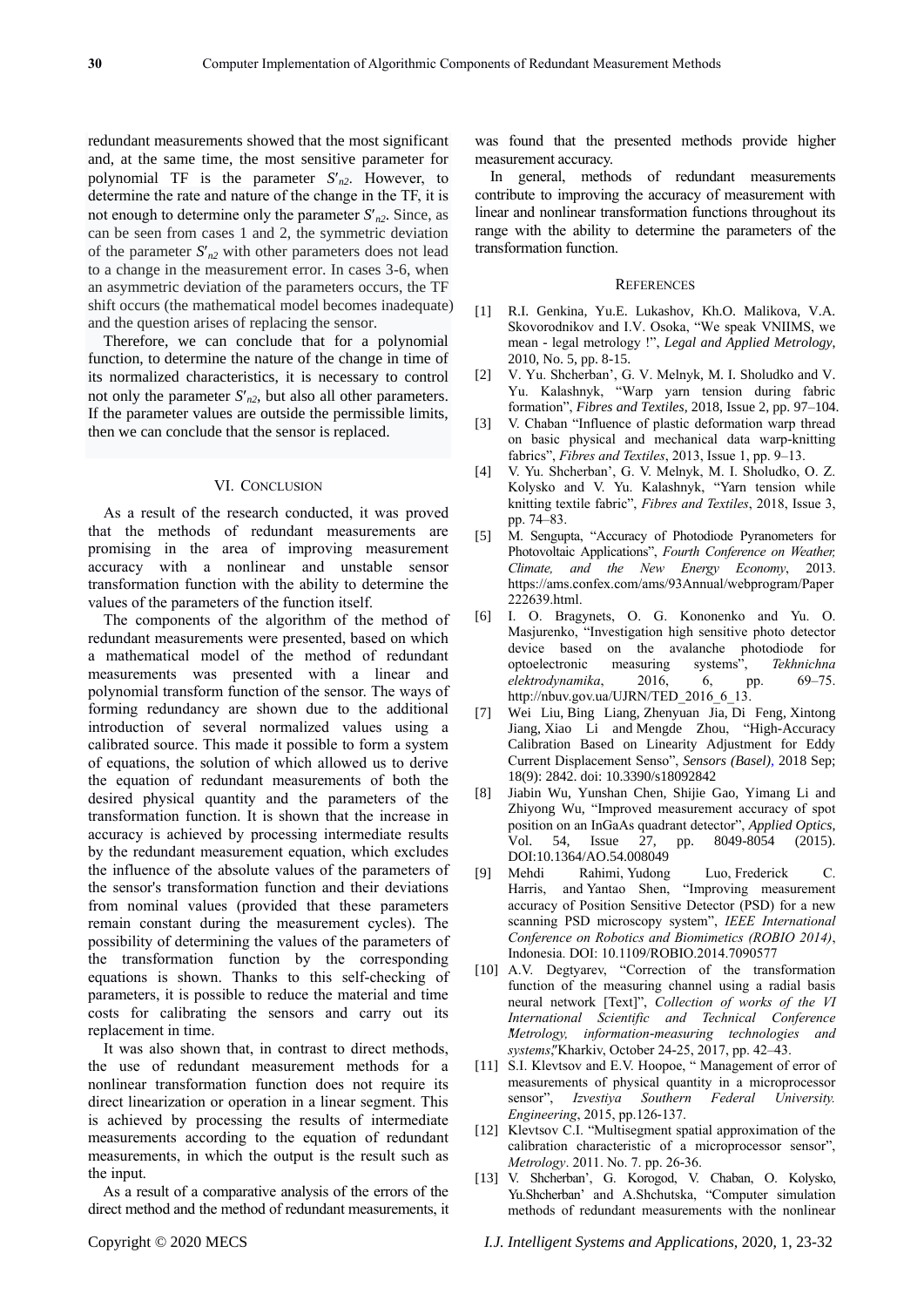[transformation function"](http://journals.uran.ua/eejet/article/view/160830), *Eastern-European Journal of Enterprise Technologies*, 2019, Vol 2, No 5 (98), рp.16- 22. DOI: 10.15587/1729-4061.2019.160830.

- [14] V. T. Kondratov and A. A. Korogod, "Redundant pyrometry: state and development prospects", *Measuring and computing technology in technological processes*, 2017, No. 2, pp. 37–46.
- [15] V. T. Kondratov, "Novaya era razvitiya teorii metrologicheskoy nadezhnosti – funkciya raspredeleniya Kondratova – Veybulla, ee raznovidnosti, svoystva i funkcional'nye vozmozhnosti", *Zakonodatel'naya i prikladnaya metrologiya,* 2009. Issue 2. pp. 21–22.
- [16] V.T. Kondratov, "Definitions and basic classification of measuring systems", *Vimіryuvalnaya and obucyuslyuvalnaya technology in technological processes*. 2014, No. 3, pp. 85-100.

## **Authors' Profiles**



**Vladimir Y. Shcherban'** was born in Kiev, Ukraine, in 1959.

The winner of the State Prize of Ukraine in the field of science and technology, academician of the International Academy of Computer Science and Systems Department computer-aided design systems. Doctor of

Technical Sciences, Professor. Since 2000, Head of the Department of Computer Science and Technology at the Kiev National University of Technology and Design (KNUTD).

Under the direct scientific advice and guidance of Professor V. Shcherban. defended 4 doctoral and 15 master's theses. He is the author of over 400 scientific, scientific, and methodical publications.

Research interests: mathematical and software information and reference and expert systems of industry, services and education; mathematical and software of computer-aided design (CAD) equipment and technological processes of textile sewing and shoe industry.



**Ganna A. Korogod** was born in Kiev, Ukraine, in 1980. Candidate of Technical Sciences, since 2018, Associate Professor of the Department of Computer Science and Technology, Kiev National University of Technology and Design.

He is the author of 31 publications, including 6 patents of Ukraine and 5 declaration patents of Ukraine.

Research interests: mathematical modeling of technological processes, computer analysis of signals, methods of redundant measurements, improving the accuracy of measurements.



**Yury Y. Shcherban'** was born in Kiev, Ukraine, in 1957.

Laureate of the State Prize of Ukraine in the field of science and technology, academician of the International Academy of Informatics. Doctor of Technical Sciences, Professor. Since 2019, Vice-Director of the State Higher

Educational Institution "Kiev College of Light Industry.

Under the direct scientific advice and guidance of Professor Yu. Shcherban. defended 8 master's theses. He is the author of over 200 scientific, scientific, and methodical publications.

Research interests: computer modeling of complex

mechanical systems with non-holonomic connections based on the analysis of physical models of the adapted process of influencing the object of processing by working bodies; computer analysis and synthesis of flat and spatial mechanisms.



**Vitaliy V. Chaban** was born in Kiev, Ukraine, in 1956.

Winner of the State Prize of Ukraine in the field of science and technology. Doctor of Technical Sciences, Professor. Since 2012, Vice-Rector with scientific and pedagogical work and international relations of the Kiev National University of Technology and Design.

He is the author of 126 publications, including 73 copyright certificates and patents of Ukraine and Russia, 3 textbooks, 4 monographs.

Research interests: the creation of resource-saving technologies and equipment in the textile industry, the creation of fundamentally new and improvement of the existing mechanisms of knitting machines, which increase the productivity of equipment, improve quality and reduce waste of finished products.



**Oksana Z. Kolysko**, was born in the city of Novomoskovsk, Ukraine, in 1965.

Candidate of Technical Sciences, since 2010, Associate Professor of the Department of Computer Science and Technology, Kiev National University of Technology and Design.

He is the author of more than 80 publications, including 10 copyright certificates and patents of Ukraine, 3 textbooks, 5 monographs.

Research interests: the use of evolutionary programming (genetic algorithms and neural networks) for the rational distribution of elements in a limited area.



**Mariana I. Sholudko**, was born in Kiev, Ukraine, in 1989.

Candidate of Technical Sciences, since 2016 Associate Professor of the Department of Computer Science and Technology of the Kiev National University of Technology and Design. He is the author of more than 40

publications, including 8 copyright certificates and patents of Ukraine, 2 textbooks, 3 monographs.

Research interests: mathematical modeling of the interaction of one-dimensional objects with the high and low curvature guiding surfaces, taking into account the physical and mechanical properties; the use of numerical methods for solving systems of differential equations.



**Gennady V. Melnik**, was born in Kiev, Ukraine, in 1986.

Candidate of Technical Sciences, since 2018, Associate Professor of the Department of Computer Science and Technology, Kiev National University of Technology and Design (KNUTD).

He is the author of more than 45 publications, including 10 copyright certificates and patents of Ukraine, 3 textbooks, 1 monograph.

Research interests: theoretical justification and software